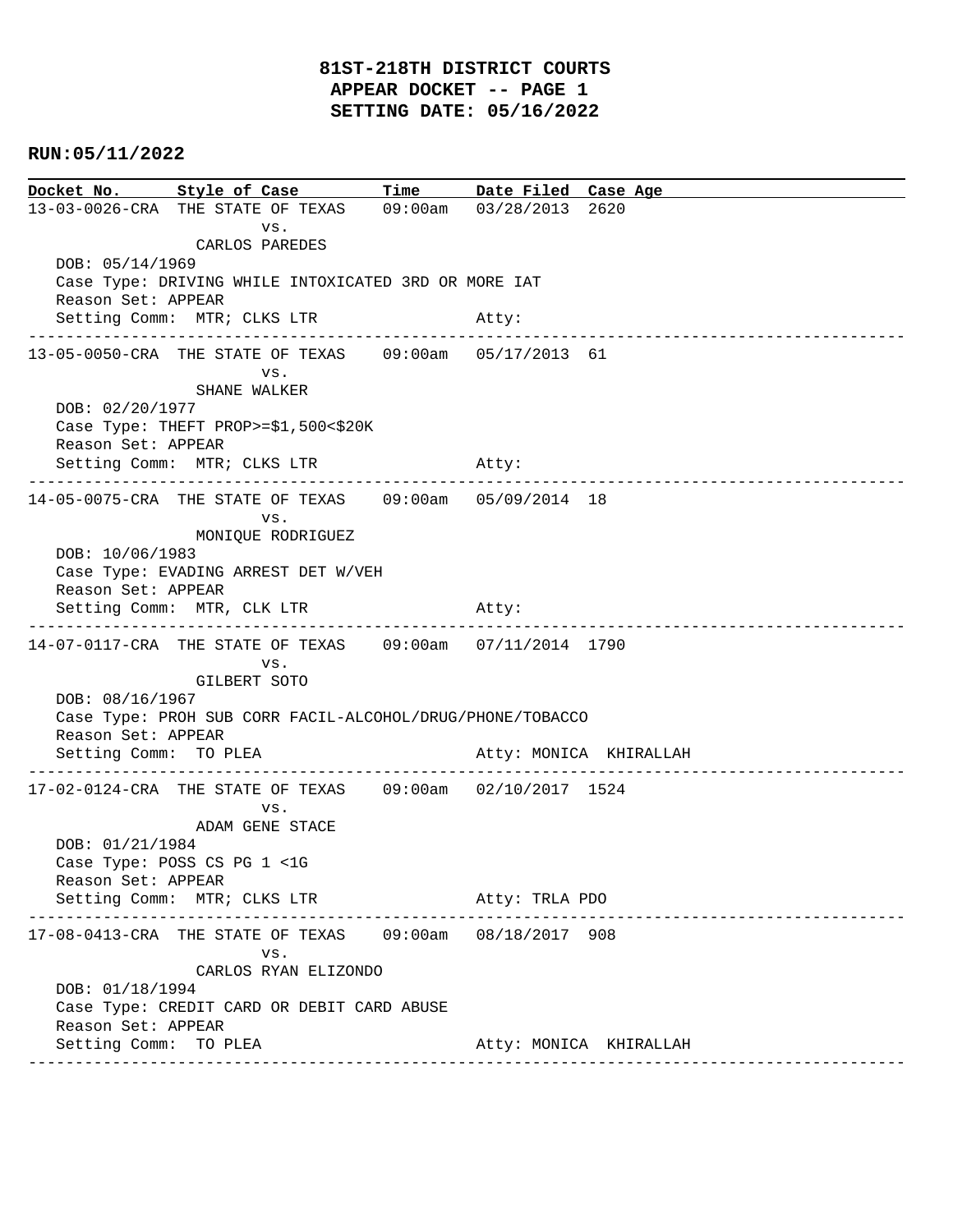#### **RUN:05/11/2022**

**Docket No. Style of Case Time Date Filed Case Age**  18-11-0383-CRA THE STATE OF TEXAS 09:00am 11/02/2018 857 vs. ANDREA SHAE WEBSTER DOB: 03/08/1986 Case Type: POSS CS PG 1 >=1G<4G Reason Set: APPEAR Setting Comm: MTR Atty: TRLA PDO ---------------------------------------------------------------------------------------------- 19-03-0061-CRA THE STATE OF TEXAS 09:00am 03/08/2019 138 vs. OMAR GERONIMO NINO DOB: 09/30/1979 Case Type: ILLEGAL DUMPING >1000LBS OR >200CFT Reason Set: APPEAR Setting Comm: MTR, CLKS LTR Atty: ---------------------------------------------------------------------------------------------- 19-06-0143-CRA THE STATE OF TEXAS 09:00am 06/07/2019 291 vs. RANDALL LOUIS CARROLL DOB: 06/05/1987 Case Type: INJURY CHILD/ELDERLY/DISABLE W/INT BODILY INJ Reason Set: APPEAR Setting Comm: MTR Atty: STEPHEN BARRERA ---------------------------------------------------------------------------------------------- 20-02-0057-CRA THE STATE OF TEXAS 09:00am 02/07/2020 641 vs. LUPITA FERNANDEZ DOB: 10/02/1993 Case Type: POSS CS PG 1 <1G Reason Set: APPEAR Setting Comm: MTR Atty: TRLA PDO ---------------------------------------------------------------------------------------------- 20-07-0172-CRA THE STATE OF TEXAS 09:00am 07/24/2020 336 vs. MICHAEL ROSS YOUNG DOB: 03/27/1957 Case Type: EVADING ARREST DET W/VEH Reason Set: APPEAR Setting Comm: MTR Atty: TRLA PDO ---------------------------------------------------------------------------------------------- 20-08-0224-CRA THE STATE OF TEXAS 09:00am 08/14/2020 635 vs. CHASE RENE HALL DOB: 06/18/1979 Case Type: EVADING ARREST DET W/VEH Reason Set: APPEAR Setting Comm: PLEA (NO MORE RESETS) Atty: KYLE ERNST ----------------------------------------------------------------------------------------------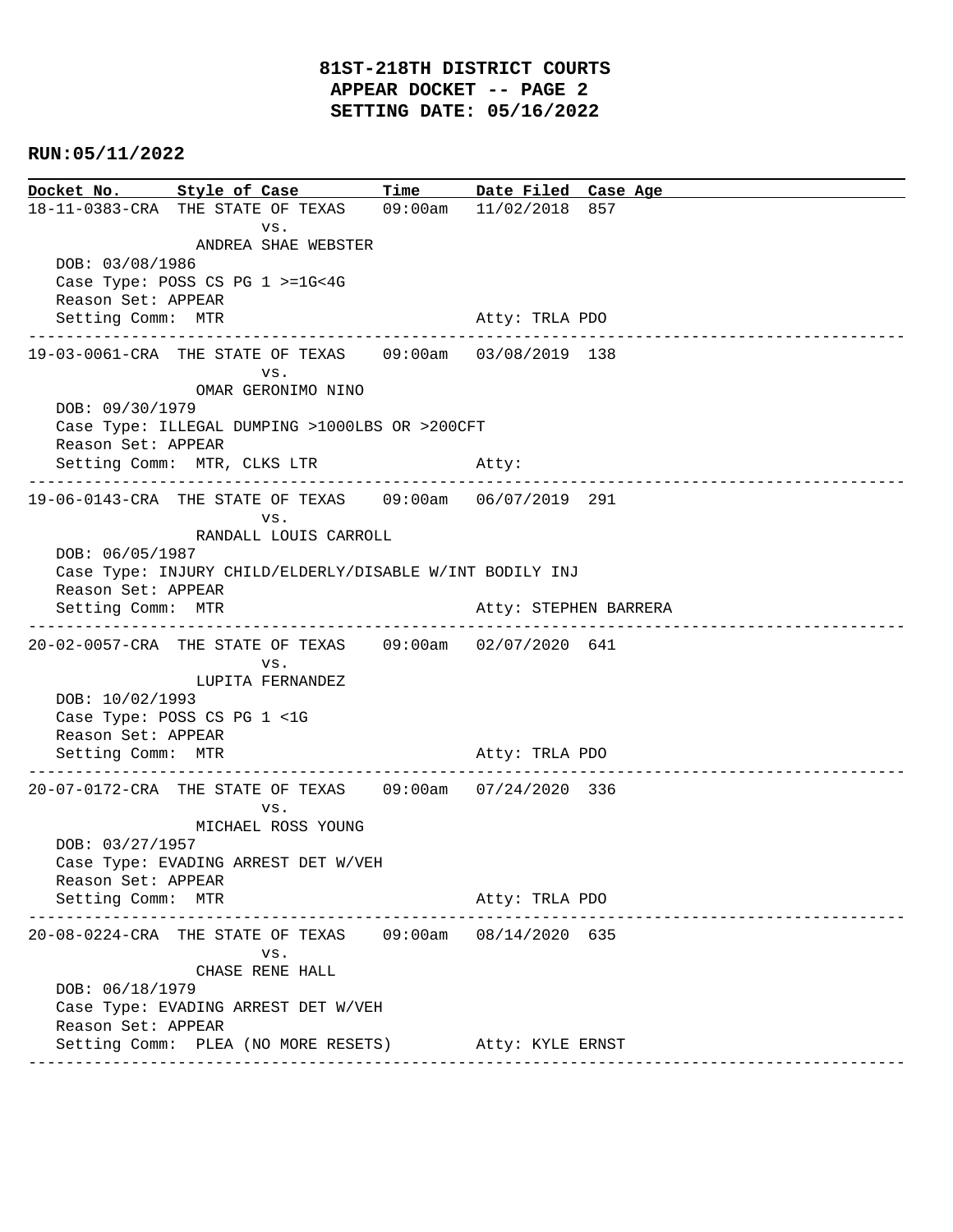#### **RUN:05/11/2022**

**Docket No. Style of Case Time Date Filed Case Age**  21-03-0144-CRA THE STATE OF TEXAS 09:00am 03/05/2021 432 vs. CIPRIANO CORNELIO SANCHEZ DOB: 02/12/1990 Case Type: UNAUTH USE OF VEHICLE Reason Set: APPEAR Setting Comm: ARR; B/W CUERO UNIT Atty: ABEL CAVADA ---------------------------------------------------------------------------------------------- 21-05-0226-CRA THE STATE OF TEXAS 09:00am 05/07/2021 182 vs. JASON LEE REYES DOB: 09/28/1992 Case Type: POSS CS PG 1 >=1G<4G Reason Set: APPEAR Setting Comm: MTR Atty: TRLA PDO ---------------------------------------------------------------------------------------------- 21-05-0236-CRA THE STATE OF TEXAS 09:00am 05/07/2021 369 vs. FELIPE GARCIA-JUAREZ DOB: 07/11/1979 Case Type: AGG SEXUAL ASSAULT CHILD Reason Set: APPEAR Setting Comm: PT; FEDERAL CUSTODY Atty: GARY BARTON ---------------------------------------------------------------------------------------------- 21-07-0311-CRA THE STATE OF TEXAS 09:00am 07/12/2021 303 vs. RAUL MARTINEZ DOB: 11/27/1968 Case Type: DRIVING WHILE INTOXICATED 3RD OR MORE IAT Reason Set: APPEAR Setting Comm: TO PLEA Atty: ROBERT BARRERA ---------------------------------------------------------------------------------------------- 21-07-0334-CRA THE STATE OF TEXAS 09:00am 07/12/2021 303 vs. ANTONIO SOTO III DOB: 08/21/1995 Case Type: ABANDON/ENDANGER CHILD IMMINENT DANGER BI Reason Set: APPEAR Setting Comm: NEEDS DATES, CLKS LTR (TRACK WAtty: TRLA PDO ---------------------------------------------------------------------------------------------- 21-11-0415-CRA THE STATE OF TEXAS 09:00am 11/05/2021 187 vs. KENNON LORENZO CHATMAN DOB: 12/19/1985 Case Type: MAN DEL CS PG 1 >=4G<200G Reason Set: APPEAR Setting Comm: BENCH TRIAL **Atty: RICHARD BRIGGS** ----------------------------------------------------------------------------------------------